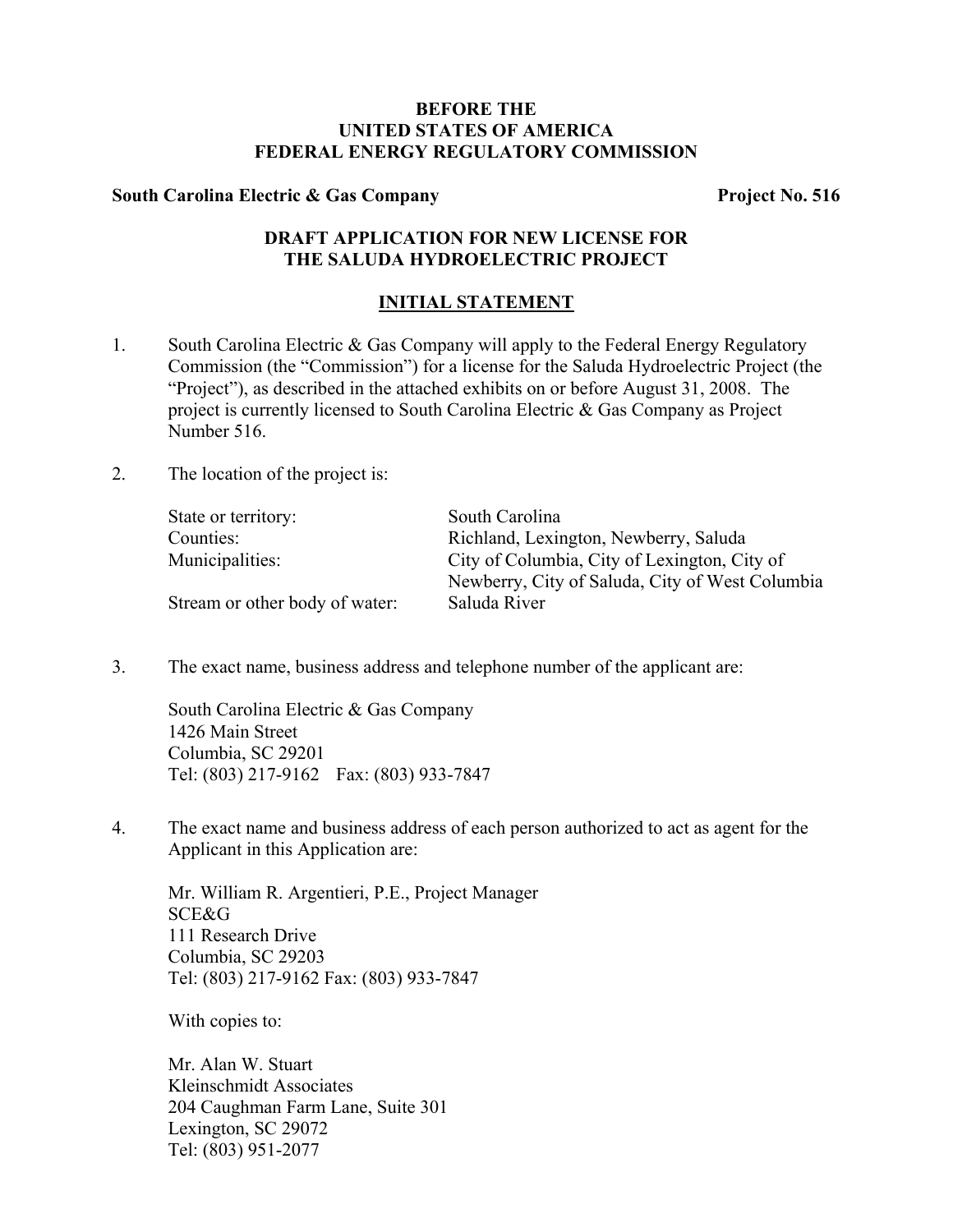- 5. South Carolina Electric & Gas Company is a corporation organized under the laws of the State of South Carolina. The Applicant is not claiming preference under Section 7(a) of the Federal Power Act 16 USCA § 800.
- 6. The statutory or regulatory requirements of the state in which the project is located that affect the project, with respect to bed and banks and to the appropriation, diversion, and use of water for power purposes, and with respect to the right to engage in the business of developing, transmitting and distributing power and in any other business necessary to accomplish the purposes of the license under the Federal Power Act, are:

## **There are no applicable statutory or regulatory requirements.**

- 7. The Saluda Hydroelectric Project is a 207.3 MW project with an annual average generation of 184,302 MWH. It is located on the Saluda River in Lexington, Richland, Saluda and Newberry Counties, South Carolina. The project occupies lands in Lexington, Richland, Saluda and Newberry Counties and is owned and operated by the South Carolina Electric & Gas Company. The project is currently licensed by the Federal Energy Regulatory Commission and the present license is due to expire in 2010. The Saluda Hydroelectric Project structures consist of a 7,800 foot long earth fill embankment dam (Saluda Dam), an emergency spillway with six Tainter gates, the Saluda backup dam, a powerhouse, five concrete intake towers and associated penstocks.
- 8. The following exhibits are made part of this Draft Application:

Exhibit A – Project Description Exhibit B – Project Operations Exhibit  $C$  – Construction History Exhibit E – Environmental Report Exhibit F – General Design Information (write-up only) Exhibit H – Miscellaneous Filing Material Exhibit E Appendices - Study Plans and Reports

- 9. There are no lands of the United States affected by the project.
- 10. There is an existing project and no new construction is planned in association with this project.

In accordance with Section 16.8 of the Commission's Regulations, the Draft Application for New License is being issued to those individuals listed on the Service List below.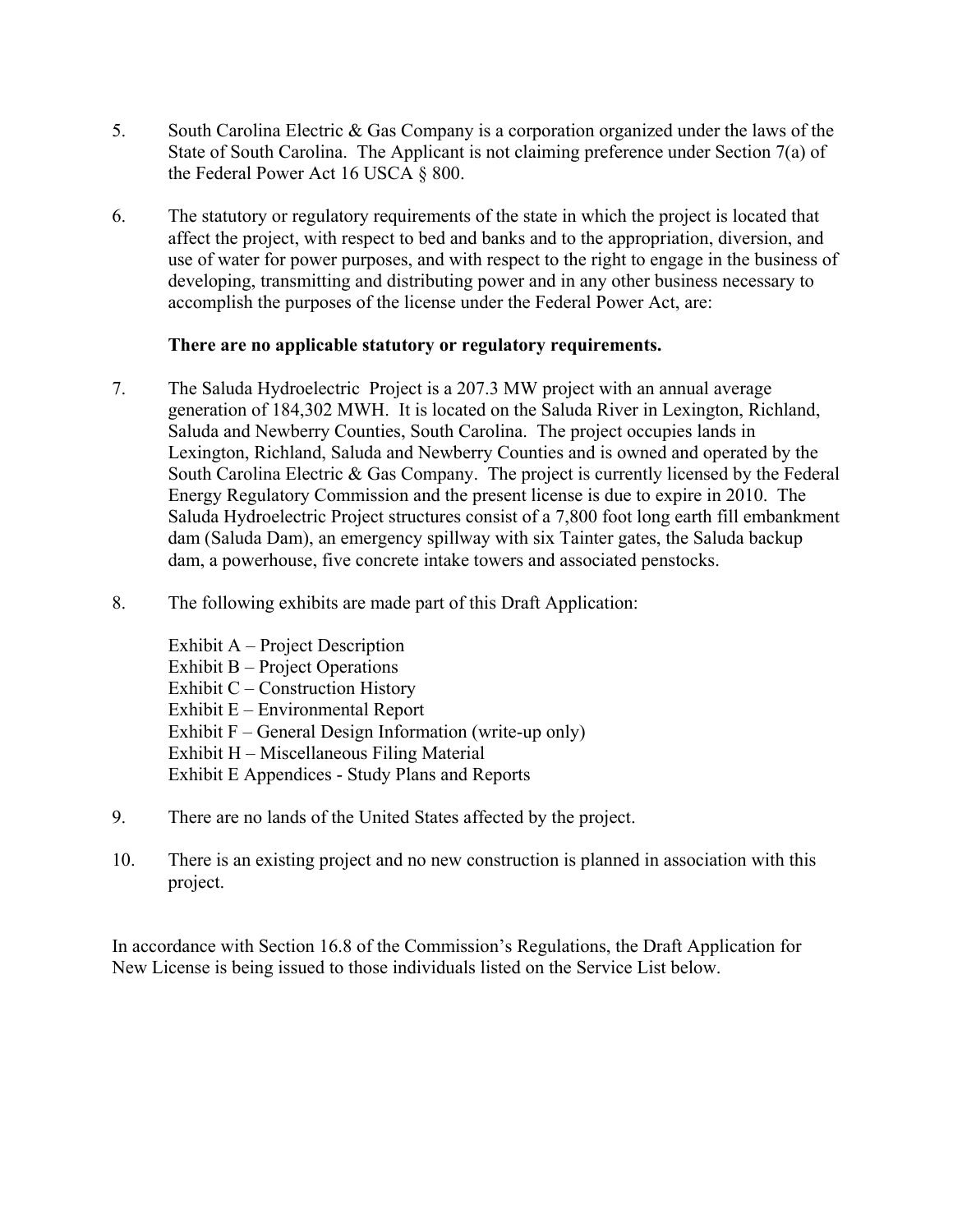**Advisory Council on Historic Preservation**  1100 Pennsylvania Avenue NW, Suite 809 Old PO Building - Office of Project Review Washington, DC 20004-2501

Mr. Gerrit Jobsis **American Rivers**  1207 Lincoln Street, Suite 203-C Columbia, SC 29201

Mr. Kevin Colburn National Stewardship Director **American Whitewater**  1035 Van Buren Street Missoula, MT 59802

Ms. Charlene Coleman **American Whitewater**  3351 Makeway Drive Columbia, SC 29201

Executive Director **Appalachian Council of Governments**  PO Box 6668 Greenville, SC 29606-6668

Mr. James Kardatske **Bureau of Indian Affairs**  711 Stewarts Ferry Pike Nashville, TN 37214-2751

Mr. Franklin Keel Regional Director **Bureau of Indian Affairs - Eastern Region**  711 Stewarts Ferry Pike Nashville, TN 37214

Mr. James Meggs Esquire **City of Columbia**  PO Box 667 Columbia, SC 29202-0667

Ms. Karen Kustafik **City of Columbia Parks and Recreation**  1932 Calhoun Street Columbia, SC 29201

Mr. Mark Williams City Administrator **City of Forest Acres**  5205 North Trenholm Road PO Box 6587 Forest Acres, SC 29206-6587

Mr. James Cumberland Program Manager **Coastal Conservation League**  2231 Devine Street, Suite 202 Columbia, SC 29205

Mr. Parkin Hunter **Columbia Audubon Society**  161 Preserve Lane Columbia, SC 29209

Mr. Dan Tufford President **Columbia Audubon Society**  PO Box 5923 Columbia, SC 29250

Mr. Bill Hulslander **Congaree National Park**  100 National Park Road Hopkins, SC 29061

Chairman **County of Newberry**  PO Box 156 Newberry, SC 29108-0156

Mr. Russell Towsend Tribal Historic Preservation Officer **Eastern Band of Cherokee**  PO Box 455 Cherokee, NC 28719

Honorable Kimberly D. Bose Secretary, **Federal Energy Regulatory Commission** 888 First Street, NE Washington, DC 20426

Mr. Jerrold Gotzmer P.E. **Federal Energy Regulatory Commission**  3125 Presidential Parkway, Suite 300 Division of Dam Safety and Inspections Atlanta, GA 30340

Regional Engineer **Federal Energy Regulatory Commission**  3125 Presidential Parkway, Suite 300 Atlanta Regional Office Atlanta, GA 30340-3700

Mr. Charles Ditmer President **Hawleek Creek Homeowners Association**  108 Robbie Road Lexington, SC 29073-7814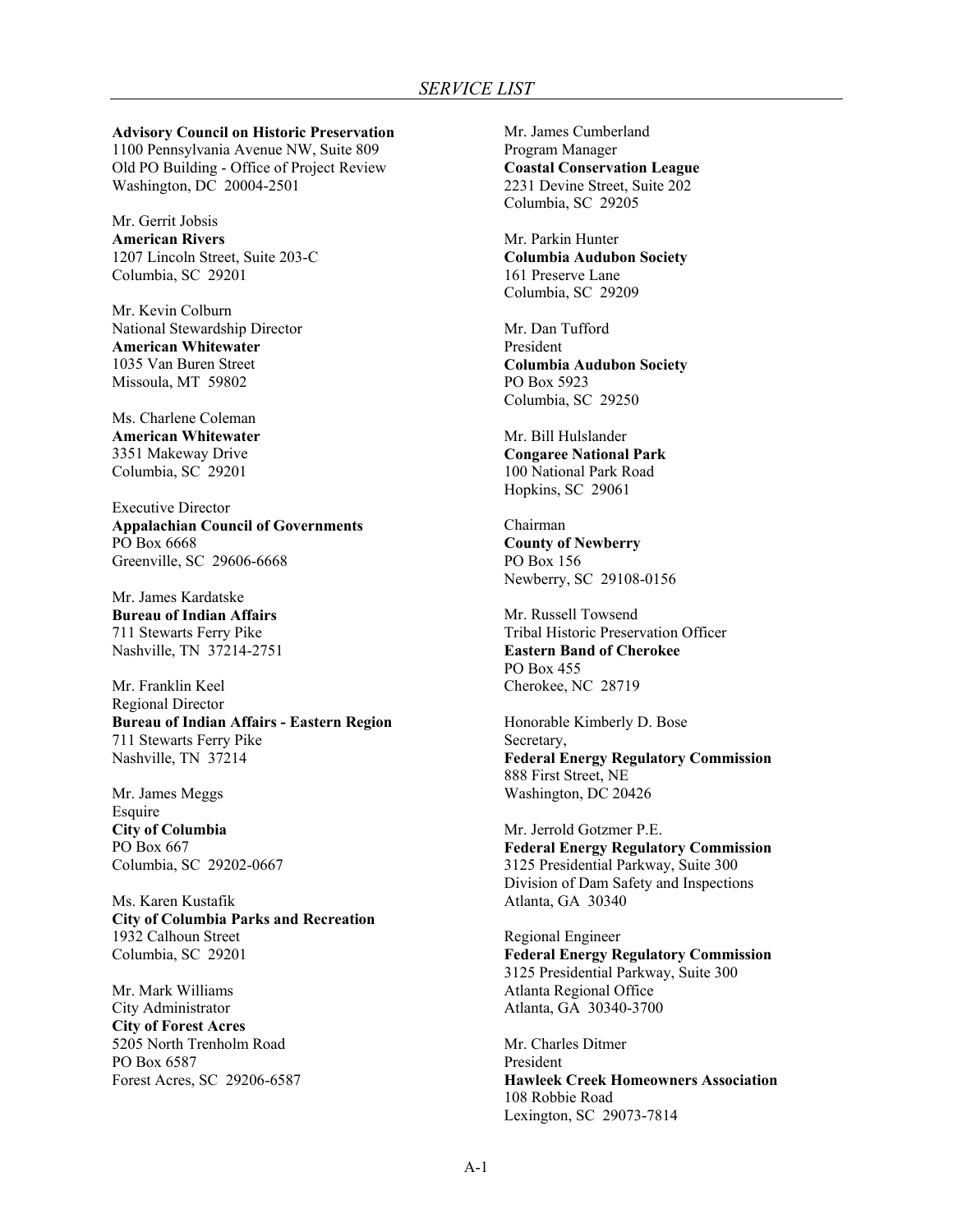Publisher - Editor **IRMO News**  PO Box 175 Irmo, SC 29063-0175

Mr. Brian McManus, Esq. **Jones Day**  51 Louisiana Street Washington, DC 20001

Mr. Alan Stuart Senior Licensing Coordinator **Kleinschmidt Associates**  204 Caughman Farm Lane, Suite 301 Lexington, SC 29072

Mr. Lee Barber **Lake Murray Association**  306 Basing House Road Columbia, SC 29212

Ms. Joy Downs Executive Director & Secretary **Lake Murray Association**  PO Box 444 Ballentine, SC 29002

Mr. Curtis Hipp **Lake Murray Association**  210 Oak Lane Cayce, SC 29033

Mr. Bob Keener **Lake Murray Association**  151 Heron Lane Gilbert, SC 29054-9749

Mr. Robert Kenner **Lake Murray Association**  PO Box 495 Ballentine, SC 29002-0495

Mr. Richard Kidder **Lake Murray Association**  1400 Camping Road Gilbert, SC 29054

Mr. David Kinard President **Lake Murray Association**  PO Box 495 Ballentine, SC 29002-0495

Mr. Dave Landis President **Lake Murray Association**  301 Windward Point Columbia, SC 29212

Mr. Mike Murrell Vice President **Lake Murray Association**  436 Press Lindler Road Columbia, SC 29212

Mr. Roy Parker Environmental Chair **Lake Murray Association**  118 Beechcreek Court Lexington, SC 29072

 Publisher - Editor **Lake Murray News**  PO Box 175 Irmo, SC 29063-0175

Mr. Bill Mathias **Lake Murray Power Squadron**  22 Due West Drive Lexington, SC 29072

Mr. Steve Bell President **Lake Watch**  89 Newberry Shores Drive Prosperity, SC 29127

Ms. Mary Kelly Ph. D. Consultant **League of Women Voters - Columbia Area**  4018 Sandwood Drive Columbia, SC 29206-2222

Mr. William Brooks Administrator **Lexington County**  212 South Lake Drive Lexington, SC 29072

Mr. Ronald Scott **Lexington County**  212 South Lake Drive Lexington, SC 29072

Mr. Reed Bull **Midlands Striper Club**  232 Forecastle Court Lexington, SC 29072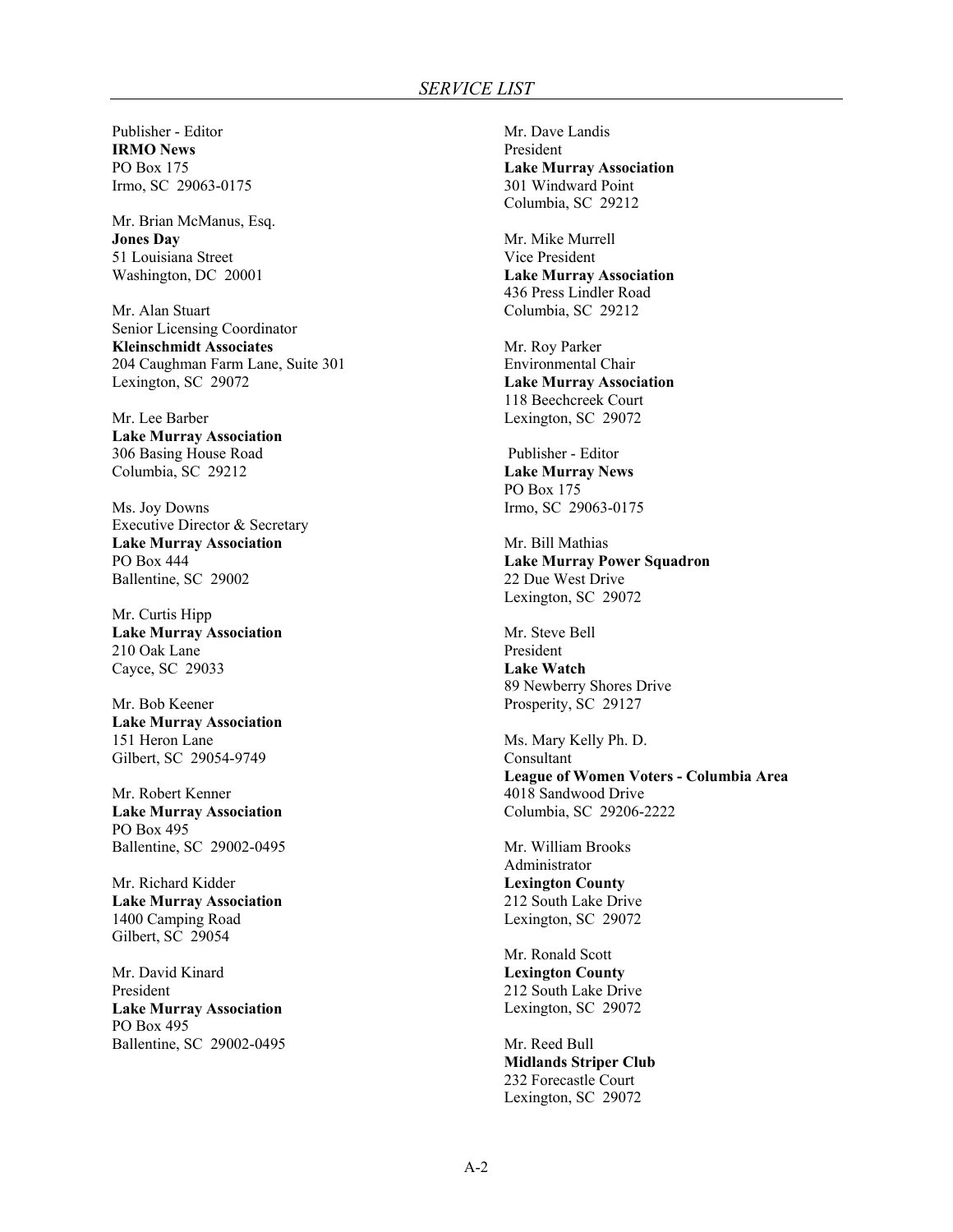Mr. Tim Burgess **Milmont Shores Road Association**  308 Milmont Shores Road Chapin, SC 29036

**Murray Point Homeowners**  111 Murray Point Lane Chapin, SC 29036-7842

Mr. Prescott Brownell **National Marine Fisheries Service**  219 Fort Johnson Road Charleston, SC 29412

Dr. Roy Crabtree Southeast Regional Administrator **National Marine Fisheries Service**  263 13th Avenue South St. Petersburg, FL 33701

Mr. Jeffrey Duncan Regional Rivers Program Manager **National Park Service**  175 Hamm Road, Suite C Chattanooga, TN 37405

Pat Hooks Regional Director **National Park Service**  1924 Building 100-Alabama Street SW Southeast Regional Office - Atlanta Federal Center Atlanta, GA 30303

Ms. Julie Gantenbein Staff Attorney **Natural Heritage Institute**  100 Pine Street, Suite 1550 San Francisco, CA 94111

Mr. Richard Roos-Collins Senior Attorney **Natural Heritage Institute**  100 Pine Street, Suite 1550 San Francisco, CA 94111

Administrator **Newberry County**  1309 College Street PO Box 156 Newberry, SC 29108

**Newberry County Flood Management Department**  1226 College Street Newberry, SC 29108

Ms. E.V.E Joy Attorney **NOAA Office of General Counsel**  263 13th Avenue South, Suite 177 St. Petersburg, FL 33701

Dr. Dwayne Porter **Norman J Arnold School of Public Health and the Baruch Institute**  University of South Carolina Columbia, SC 29208

Mr. Buford Mabry **Office of Attorney General**  PO Box 167 Columbia, SC 29202

The Honorable Charles Terreni Chief Clerk & Administrator **Public Service Commission of South Carolina**  101 Executive Center Drive, Suite 100 Columbia, SC 29210

Mr. Cary McSwain County Administrator **Richland County**  2020 Hampton Street Columbia, SC 29204

Ms. Sandra Padget Director **Saluda County**  700 West Highland Street Saluda, SC 29138

Ms. Kim Westbury **Saluda Economic Development**  111 Law Range Saluda, SC 29138

Mr. Larry Craft President **Saluda River Trout Unlimited**  1524 Alpine Drive West Columbia, SC 29169-6006

Mr. Woody Ford **Saluda River Trout Unlimited**  1813 Terrace View Drive West Columbia, SC 29169

Mr. Lawrence Michalec **Saluda Shores Property Owners Association**  179 Atlas Drive Leesville, SC 29070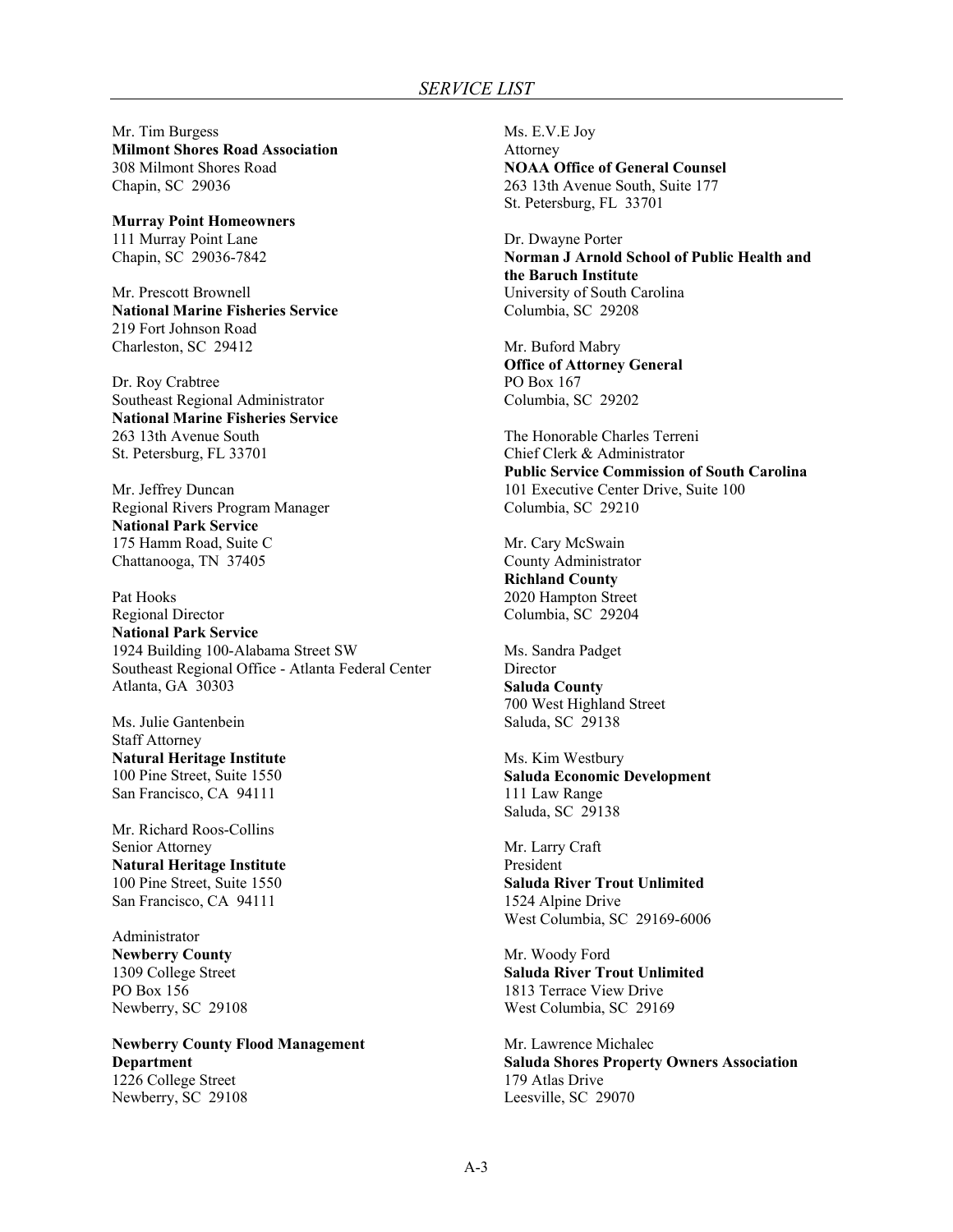Development Director **Savannah Council of Governments**  PO Box 1366 Greenwood, SC 29648-1366

Chairman **South Carolina Council for Economic Development**  1201 Main Street, Suite 1600 Columbia, SC 29201-3261

Mr. Malcolm Leaphart Chairman **South Carolina Council Trout Unlimited**  115 Conrad Circle Columbia, SC 29212-2619

Ms. Mary Edmonds SHPO Director **South Carolina Department of Archives & History**  8301 Parklane Road Columbia, SC 29223-4905

Mr. Rodger Stroup **South Carolina Department of Archives & History**  8301 Parklane Road Columbia, SC 29223

Mr. Alton Boozer **South Carolina Department of Health & Environmental Control**  2600 Bull Street Columbia, SC 29201-1708

Mr. Steven Bradley P.E. **South Carolina Department of Health & Environmental Control**  2600 Bull Street Dam Safety Columbia, SC 29201-1708

Mr. Bernard Epps **South Carolina Department of Health & Environmental Control**  2600 Bull Street Columbia, SC 29201

Mr Mark Giffin Project Manager - Bureau of Water **South Carolina Department of Health & Environmental Control**  2600 Bull Street Columbia, SC 29201

Ms. Gina Kirkland **South Carolina Department of Health & Environmental Control**  2600 Bull Street Columbia, SC 29201

Ms. Sally Knowles **South Carolina Department of Health & Environmental Control**  2600 Bull Street Columbia, SC 29201-1708

Mr. Ron Ahle **South Carolina Department of Natural Resources**  PO Box 167 Columbia, SC 29202

Mr. Bud Badr State Hydrologist **South Carolina Department of Natural Resources**  PO Box 167 Columbia, SC 29202

Mr. Hal Beard **South Carolina Department of Natural Resources**  PO Box 167 Columbia, SC 29202

Mr. Dick Christie **South Carolina Department of Natural Resources**  1771-C Highway 521, Bypass South Lancaster, SC 29720

Mr. Ed Duncan **South Carolina Department of Natural Resources**  PO Box 167 Columbia, SC 29202

Mr. John Frampton **South Carolina Department of Natural Resources**  PO Box 167 Columbia, SC 29202-0167

Mr. Bill Marshall **South Carolina Department of Natural Resources**  1000 Assembly Street, Suite 354 Columbia, SC 29201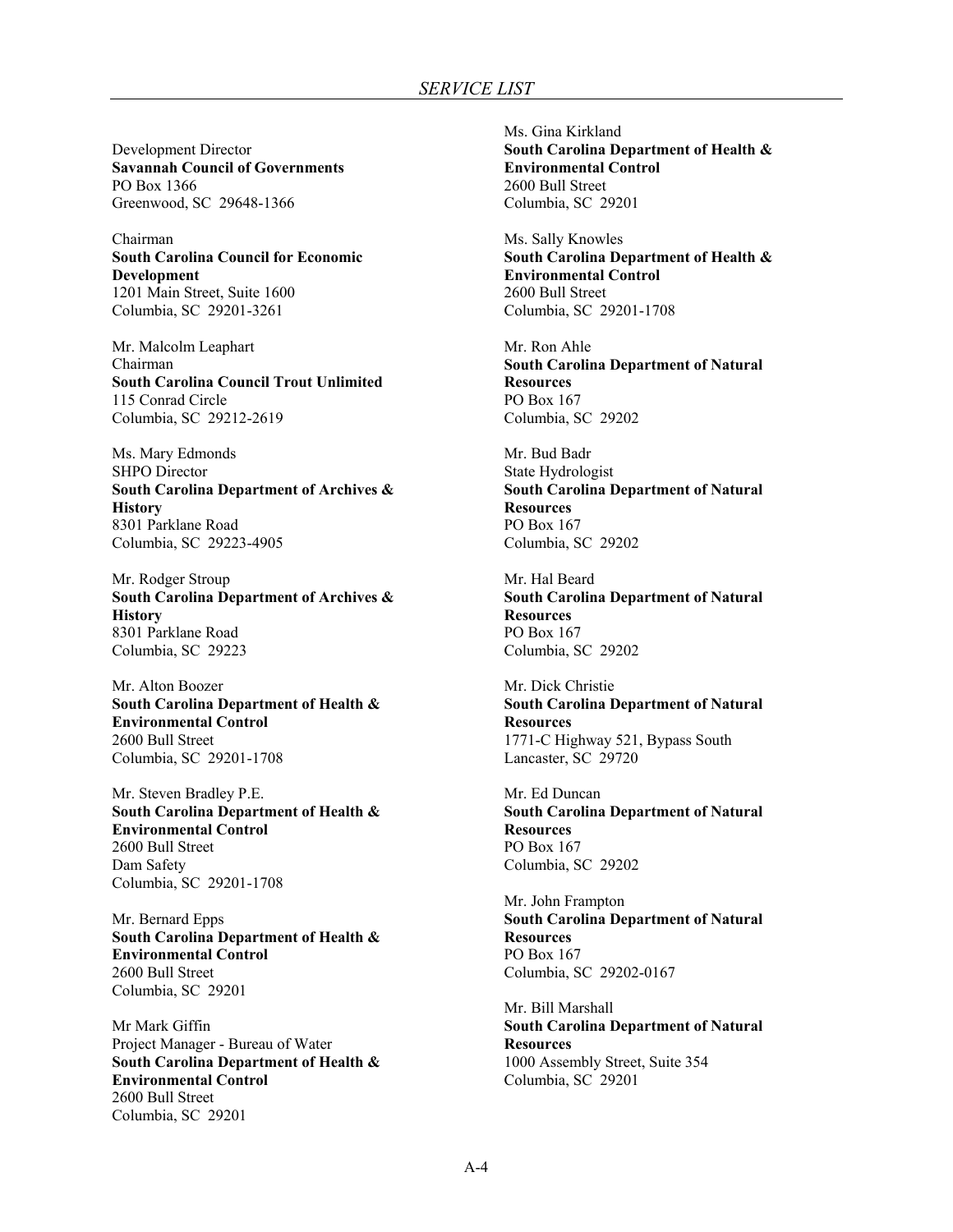**Director South Carolina Department of Natural Resources**  2221 Devine Street, Suite 222 Columbia, SC 29205-2418

Legal Department **South Carolina Department of Natural Resources**  PO Box 167 Columbia, SC 29202-0167

Mr. Tony Bebber **South Carolina Department of Parks, Recreation and Tourism**  1205 Pendelton Street Columbia, SC 29201-3731

Mr. Phil Gaines Assistant Director State Park Service **South Carolina Department of Parks, Recreation and Tourism**  1205 Pendelton Street Columbia, SC 29201

Mr. Irvin Pitts Biologist **South Carolina Department of Parks, Recreation and Tourism**  1205 Pendelton Street Columbia, SC 29201

Mr. BJ Willoughby General Counsel **South Carolina Department of Parks, Recreation and Tourism**  1205 Pendelton Street Columbia, SC 29201-3731

Director **South Carolina Department of Parks, Recreation and Tourism**  1205 Pendelton Street Columbia, SC 29201-3731

Mr. Tommy Boozer Land Management **South Carolina Electric & Gas Company**  Columbia, SC 29218-0001

Mr Randolph Mahan, Esq. **South Carolina Electric & Gas Company**  Columbia, SC 29218-0001

Ms. Beth Trump Coordinator **South Carolina Electric & Gas Company**  Columbia, SC 29218

State Forester **South Carolina Forestry Commission**  PO Box 21707 Columbia, SC 29221-1707

Mr. Jonathan Leader State Archaeologist **South Carolina Institute of Archaeology & Anthropology**  1321 Pendleton Street - USC Columbia, SC 29208-0001

Office Director **South Carolina Office of Ocean & Coastal Resource Management**  1362 McMillan Avenue, Suite 400 Charleston, SC 29405-2035

Mr. Mitch Perkins **Director South Carolina State Energy Office**  1201 Main Street, Suite 820 Columbia, SC 29201-3200

Ms. Jenn Taraskiewicz **South Carolina Wildlife Federation**  2711 Middleburg Drive, Suite 101 Columbia, SC 29204-2413

Ms. Frances Francis Esquire **Spiegel & McDiarmid**  1333 New Hampshire Avenue NW Washington, DC 20036-1511

Dr. Wenonah Haire Tribal Historic Preservation Officer **The Catawba Indian Nation**  PO Box 750 Rock Hill, SC 29731

Ms. Sandra Reinhardt **The Catawba Indian Nation**  PO Box 750 Rock Hill, SC 29731

Mr. Michael Dawson **The River Alliance**  506 Gervais Street Columbia, SC 29201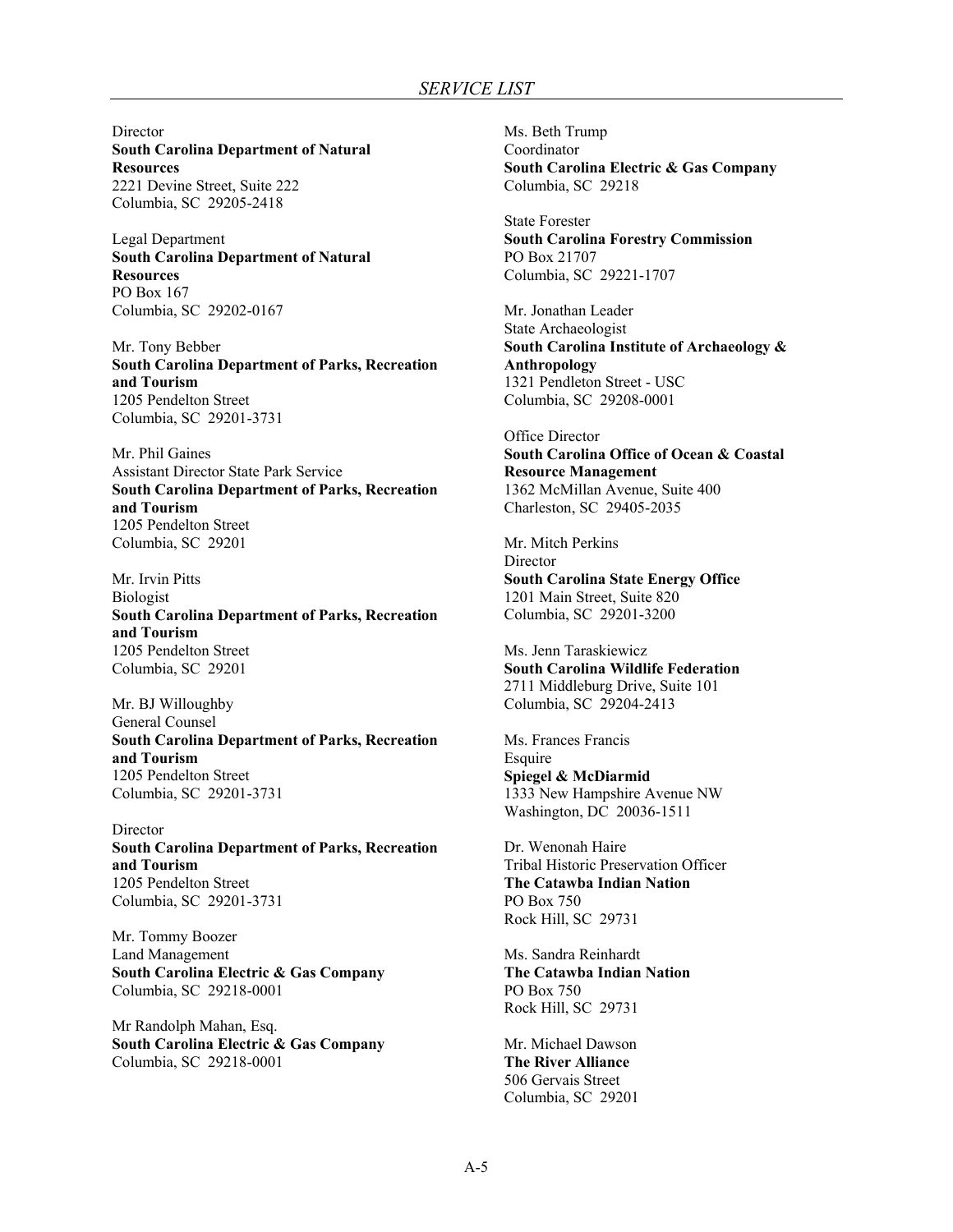Mr. Tim Flach **The State**  PO Box 1333 Columbia, SC 29202

Mr. Howard Mindel **United States Army Corps of Engineers**  60 Forsyth Street SW, Room 10M-15 South Atlantic Division - CESAD-ET-CO-H Atlanta, GA 30303-8801

Commander **United States Army Corps of Engineers**  60 Forsyth Street SW, Room 9M-15 South Atlantic Division - CESAD-ET-CO-H Atlanta, GA 30303-8801

Mr. Bob Dach Hydropower Program Manager **United States Bureau of Indian Affairs**  911 NE 11th Avenue Portland, OR 97232

Ms. Diana Weigmann Program Manager **United States Bureau of Indian Affairs**  1849 C Street NW #MS3061 MIB Washington, DC 20240-0001

Field Manager **United States Bureau of Land Management**  7450 Boston Boulevard Springfield, VA 22153

Commanding Officer **United States Coast Guard**  196 Trade Street MSO Charleston Charleston, SC 29401-1800

Commissioner **United States Department of Agriculture**  PO Box 11280 Columbia, SC 29211-1280

Ms. Martha Bogle Superintendent **United States Department of the Interior**  100 National Park Road Congaree National Park, National Park Service Hopkins, SC 29061

Mr. Horace Clark Regional Solicitor **United States Department of the Interior**  75 Spring Street SW, Suite 304 Atlanta, GA 30303-3311

Mr. John Harrington Solicitor **United States Department of the Interior**  75 Spring Street SW, Suite 304 Russell Federal Building Atlanta, GA 30303-3311

Mr. Gregory Hogue Acting Reg. Env./Officer **United States Department of the Interior**  75 Spring Street SW, Room 1144 Atlanta, GA 30303-3309

Ms. Patricia Woods **United States Department of the Interior**  530 South Gay Street Knoxville, TN 37902-1505

Mr. Mike Sollosi **United States Department of Transportation**  2100 2nd Street SW, Room 1408 US Coast Guard Washington, DC GM2

Ms. Diana Woods **United States Environmental Protection Agency**  61 Forsyth Street, 13th Floor Atlanta, GA 30303-8931

Mr. Roger Banks **United States Fish & Wildlife Service**  176 Croghan Spur Road, Suite 200 Charleston, SC 29407

Ms. Cynthia Bohn **United States Fish & Wildlife Service**  1875 Century Boulevard NE, Suite 200 Ecological Services Atlanta, GA 30345-3319

Ms. Susan Cielinski **United States Fish & Wildlife Service**  1875 Century Boulevard NE, Suite 200 Atlanta, GA 30345-3319

Mr. Tim Hall **United States Fish & Wildlife Service**  176 Croghan Spur Road, Suite 200 Charleston, SC 29407

Mr. Sam Hamilton Regional Director **United States Fish & Wildlife Service**  1875 Century Boulevard NE, Suite 400 Atlanta, GA 30345-3319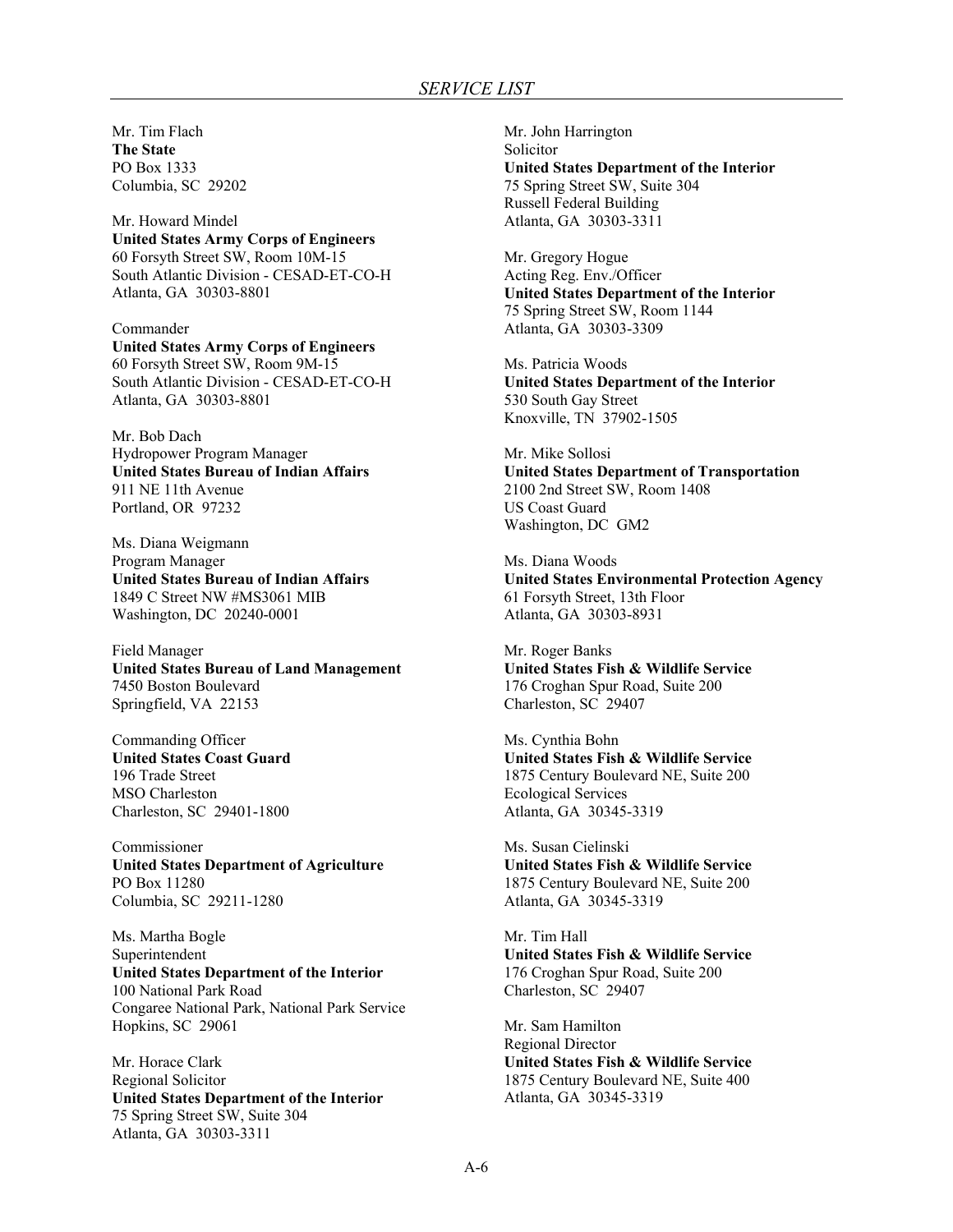Ms. Amanda Hill **United States Fish & Wildlife Service**  176 Croghan Spur Road, Suite 200 Charleston, SC 29407

Regional Forester **United States Forest Service**  1720 Peachtree Street NW, Suite 800' US Department of Agriculture Atlanta, GA 30309-2449

Mr. Ted Cooney District Chief **United States Geological Survey**  720 Gracern Road, Suite 129 Columbia, SC 29210-7658

The Honorable Gresham Barrett **United States House of Representatives**  439 Cannon House Office Building Washington, DC 20515

The Honorable Henry Brown Jr. **United States House of Representatives**  1124 Longworth House Office Building Washington, DC 20515-4001

The Honorable James Clyburn **United States House of Representatives**  2135 Rayburn House Office Building Washington, DC 20515-4006

The Honorable Bob Inglis **United States House of Representatives**  330 Cannon House Office Building Washington, DC 20515

The Honorable John Spratt Jr. **United States House of Representatives**  1401 Longworth House Office Building Washington, DC 20515-4005

The Honorable Joe Wilson **United States House of Representatives**  212 Cannon House Office Building United States Department of the Interior Washington, DC 20515

Southeast Office Director **United States National Park Service**  100 Alabama Street SW, Suite 5R30 United States Department of the Interior Atlanta, GA 30303-8701

The Honorable Jim Demint **United States Senate**  340 Russell Senate Office Building Washington, DC 20510

The Honorable Lindsey Graham **United States Senate**  290 Russell Senate Office Building Washington, DC 20510-4001

Mr. Walter Douglas State Conservationist **USDA-NRCS South Carolina State Office**  1835 Assembly Street, Room 950 Columbia, SC 29201-2430

Legal Department **Wildlife & Marine Resources Department**  PO Box 167 Columbia, SC 29202-0167

Mr. Robert Anderson 127 Saluda Shores Circle Leesville, SC 29070-7235

Ms. Sherrill Asbill 732 Juniper Springs Road Gilbert, SC 29054

Mr. Joseph Barrett 332 Flicker Lane Chapin, SC 29036

Mr. Yoder Bedenbaugh 1605 Harrington Street Newberry, SC 29108

Mr. Kenneth Bell 2116 Kennedy Street Columbia, SC 29205

Mr. James Black 111 Law Range Saluda, SC 29138

Mr. Jim Black 207 Archers Court Columbia, SC 29212

Mr. Henry Black 2713 Highway 194 Prosperity, SC 29127

Mr. Joseph Boozer 251 Holland Boozer Road Prosperity, SC 29127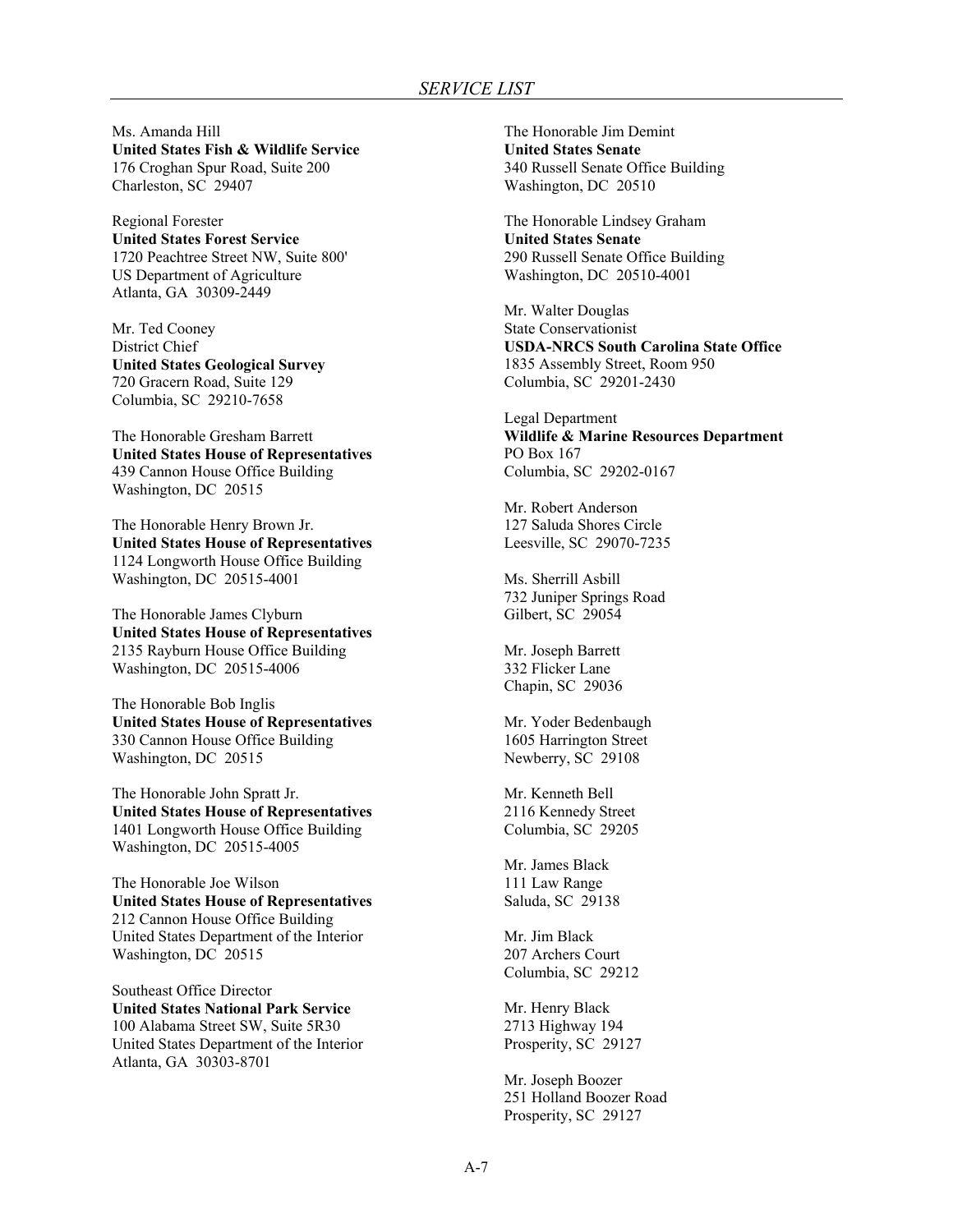Mr. Ronald Boozer 360 Holland Boozer Road Prosperity, SC 29127

Ms. Elin Bowers 131 Captain Lowman Road Chapin, SC 29036-8581

Mr. Louis Browder 91 Canvasback Road Gilbert, SC 29054

Ms. Paula Burr 101 Oliver Street West Columbia, SC 29169

Ms. Lisa Cain-Borden 116 Rideoutte Point Road Irmo, SC 29063-9189

Mr. Raymond Clepper 208 Rucker Road Chapin, SC 29036

Mr. Richard Connor 138 Old Orchard Road Gilbert, SC 29054

Mr. Steven Davis 10 Vera Circle Columbia, SC 29204

Ms. Ann Dawson 1136 Statler Road Columbia, SC 29210

Mr. Samuel Delaney 946 Sandbar Road Chapin, SC 29036-9490

Mr. George Duke 637 Webster Point Chapin, SC 29036-7623

Mr. William Ellis 744 Gold Nugget Point Prosperity, SC 29127-9432

Mr. Kenneth Fox 355 Prices Bridge Road Leesville, SC 29070

Mr. Carlise Harmon 1107 Rish Drive Leesville, SC 29070

Mr. Eric Hartley 120 Mud Pie Drive Leesville, SC 29070

Mr. & Mrs. Alva and Deborah Haumphries 123 Captain Lowman Road Chapin, SC 29036-8581

Mr. George King 1413 Palmer Road Columbia, SC 29205

Mr. Edgar Kneece 455 Saint Andrews Road #D-3A Columbia, SC 29210-4424

Ms. Kirsten Lackstrom 6 Williamstown Court Columbia, SC 29212

Mr. James Leslie Jr. PO Box 327 Irmo, SC 29063-0327

Ms. Fran Merchant 2619 St Lukes Church Road Prosperity, SC 29127

Ms. Brenda Parsons 1404 Old Chapin Road Lexington, SC 29072

Ms. Teresa Powers Newberry County, PO Box 381 Newberry, SC 29638

Mr. Richard Ratcliffe 136 Mud Pie Drive Leesville, SC 29070

Mr. Thomas Rawl 1347 Counts Ferry Road Lexington, SC 29072

Mr. Charles Rentz 215 Scooter Bridge Road Batesburg, SC 29006 Mr. Tom Ruple 102 Lake Estates Court Irmo, SC 29063

Mr. Douglas Shackelford 149 East Drake Road Gilbert, SC 29054